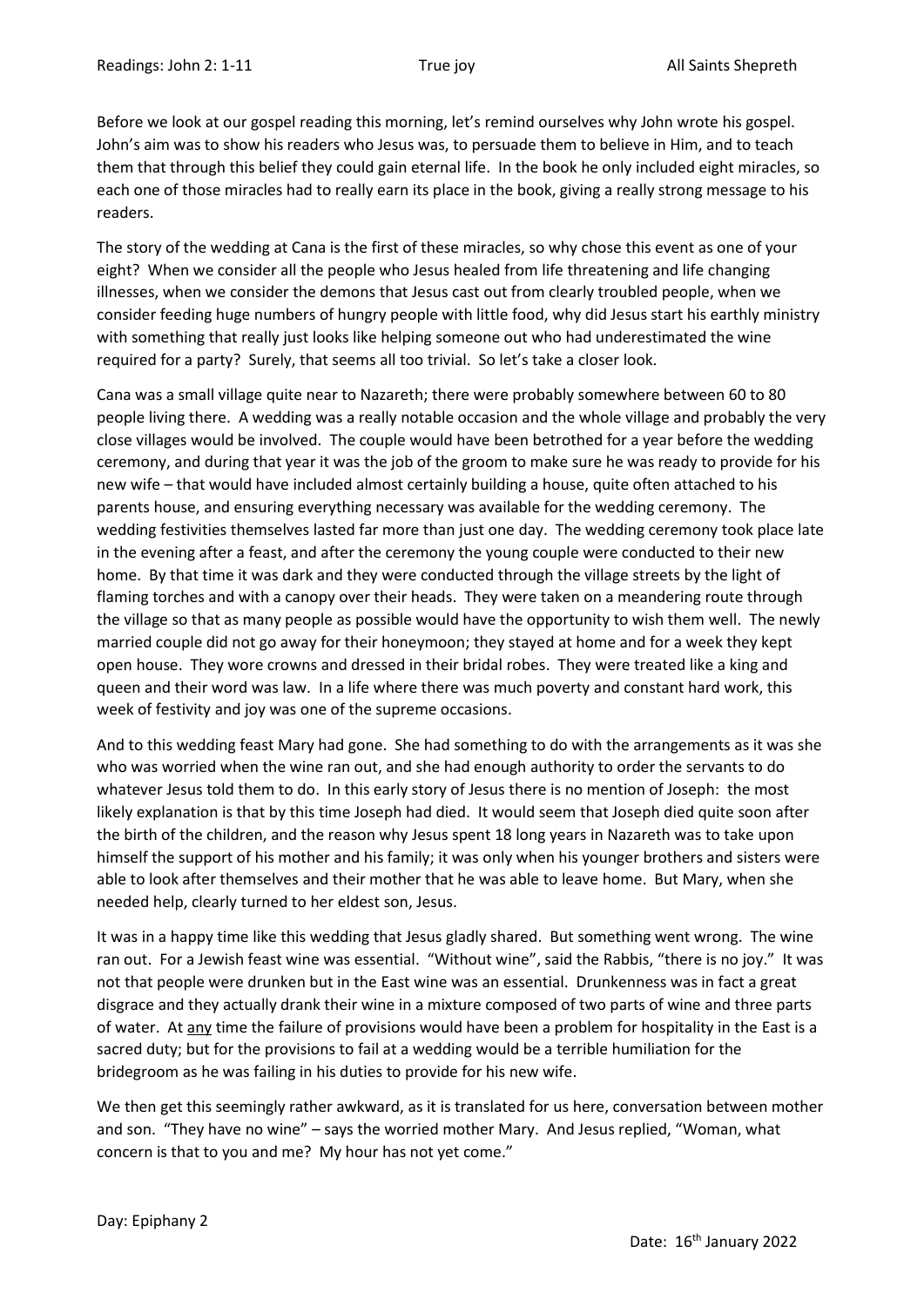The first thing to say is don't get too concerned about Jesus addressing his mother as, "Woman". It might seem like a very disrespectful, rather cross sounding address, but it is actually anything but, and it really comes down to a translation issue. The same word in the original language, gynai, was used by Jesus on the cross to address Mary as he left her to the care of John, it is the word used by Augustus the famous Roman Emperor when he addressed Cleopatra – it is a title of respect which simply has no comparable word in English, so don't worry about that.

But then we get the question, "What concern is that to you and to me? My hour has not yet come."

When Jesus refers to his hour, then he is generally referring to his death, but I think there is rather more going on here than it first appears. Remember, Jesus has been the carpenter of Nazareth up until this point, but at the same time he has been preparing himself for what is to come. One thing he is aware of is that once his ministry starts, there is no stopping it – this is very much something that when the lid comes off, it stays off. So perhaps this is the moment that actually, despite what he says, Jesus realises that this is the moment, it all starts now.

And what of Mary? What is she thinking? After all, this ministry of Jesus' is hardly going to come as a surprise to her is it. She has always known that there is something very special about her son – there was the angel, she was a virgin, there were those strange people worshipping her son, there was the whole way he grew up learning about God – in the temple when he was twelve for example. She knew there would come a time when it all kicked off – and she realises that it is now. "Do whatever he tells you."

But still, why this miracle first? Why is this one of John's 8? Let's carry on digging into the story.

What exactly happened. Jesus told the servants to fill these 6 jars used for purification, with water. The water in these jars would be used for two things – they would be used for washing the feet of visitors (sandals in those days were just strapped to the bottom of the feet and so when visitors arrived having walked on the dusty roads, their feet would be filthy and it was the custom of the host to welcome their guests by the washing of their feet – generally the job of a servant but making sure it happened was the responsibility of the host. Second, the Jews were very, religious, about washing hands before a meal and between courses – it was one of their religious rites which they must follow. So the water that Jesus is using to save the groom's embarrassment is special before he even uses it.

Then the miracle takes place and the water has now become wine. Can you imagine tasting wine made by Jesus? It's not going to be just any wine, it's not even going to be your favourite wine, it is going to be the most amazing wine you, or anyone, has ever tasted. Forget your Châteaunef-du-Pape 2011 – this is amazing stuff.

Now, I wonder what actually happens next. I think it is pretty likely that these servants who take the wine to the steward may well have had a little taste on the way. These guys didn't know who Jesus was. They are being asked to give a glass of water to their boss when he is panicking that they have run out of wine. Of course they will try it, but it is the steward, who we know discovers the truth about it. And who is this steward? In most weddings these days if there is a disaster like this one you like to hope that the best man will sort it out – one of the guests. But here, the steward is a servant. And that is key to all this.

So, having finished digging into the tory, what we have discovered? Can we answer our, "why this miracle?" question? I think so.

First, this miracle was for a relatively small number of people – no, actually just for one person. The bridegroom sees his new marriage falling apart in its earliest of days, and so Jesus, performs a miracle for